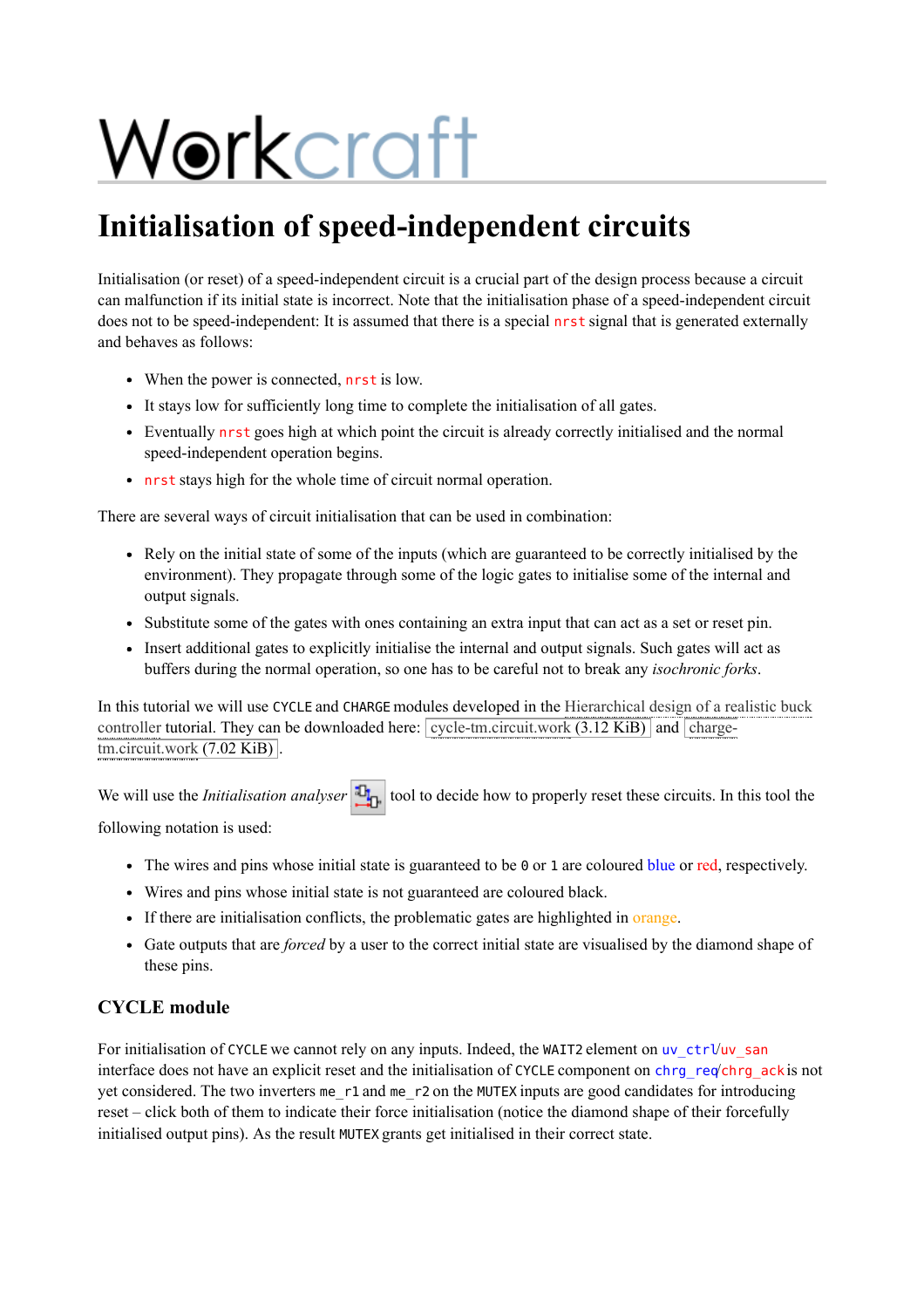

Now let us alter the circuit schematic and insert active-low reset signal nrst. This step will be automated in the future version of Workcraft, but currently we have to do it manually.

The output of me\_r1 needs to be initially high. This can be achieved by replacing this inverter by a NAND2 gate (set function for ON output is  $(A*B)'$ ) whose one input is connected to nrst. The output of me r2 inverter is initially low, therefore it should be replaced by a NOR2B gate (set function for ON output is  $(AN + B')$ ) whose inverted input is driven by nrst. The modified circuit should look as follows (reset wires and modified gates are coloured dark green):



Check that forcing only the nrst port to 0 initialises CYCLE circuit in the correct state.

#### **CHARGE module**

For initialisation of CHARGE component we can already rely on CYCLE component initialising chrg req input to 0. Click on this input port to indicate that its initial state is guaranteed by the environment. Those gates that are initialised correctly through this input will be highlighted green.

Now let us analyse the C-element U5. At the initial state its inputs are of opposite polarity and the output needs to be forced to the its initial state. Click on the C-element to indicate that we will explicitly reset it (its output pin will become of diamond shape).

There is a combinational loop in this circuit that need explicit reset – the one with \_U12 gate. Click the output of this gate to indicate that you will take care of explicitly initialising it to the required state. Now most of the gates are highlighted green: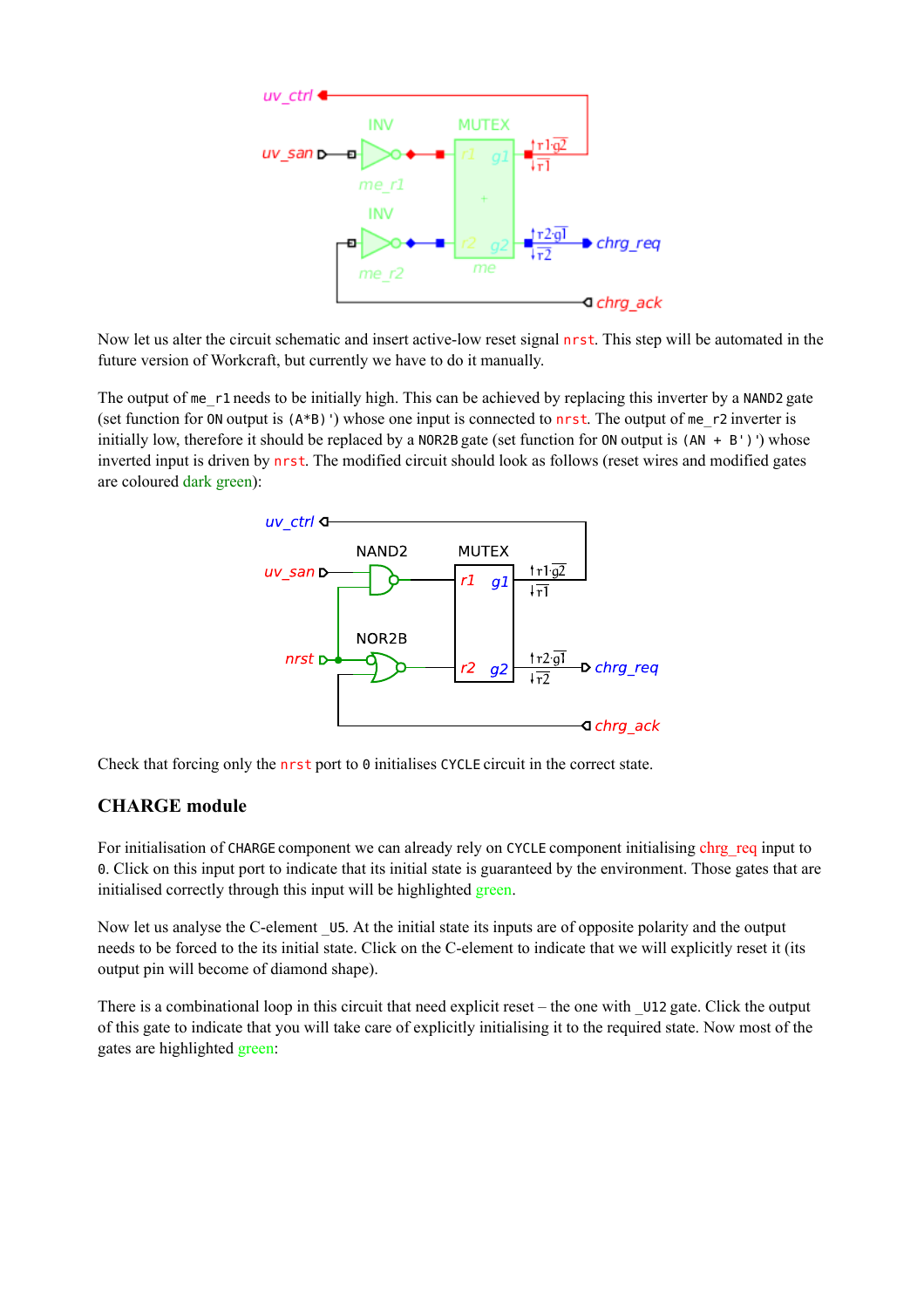

Let us see how the remaining gates can be reset. Note that both oc\_ctrl and zc\_ctrl outputs are now successfully initialised to 0. At the top level, these signals interface the WAIT elements that produce oc\_san and zc\_san inputs, respectively. As WAIT element resets its san output when its ctrl input is low, the signals oc\_san and zc\_san are guaranteed to be initially low – click these inputs to indicate this.

As we found a strategy to fully initialise the CHARGE component, let us implement it at a gate-level. The following changes are required:

- Replace C-element \_U5 with a resetable C-element modify its *Set function* to A \* B \* RN, and *Reset function* to  $(A + B)' + RN$ .
- Replace gate \_U12 from OAI22 to OAI221 modify its *Set function* to ((A1 + A2) \* (B1 + B2) \* C)'.
- Connect nrst to the RN pin of \_U5 to the C pin of \_U12.

The CHARGE component with reset should look as follows (reset wires and modified gates are coloured dark green):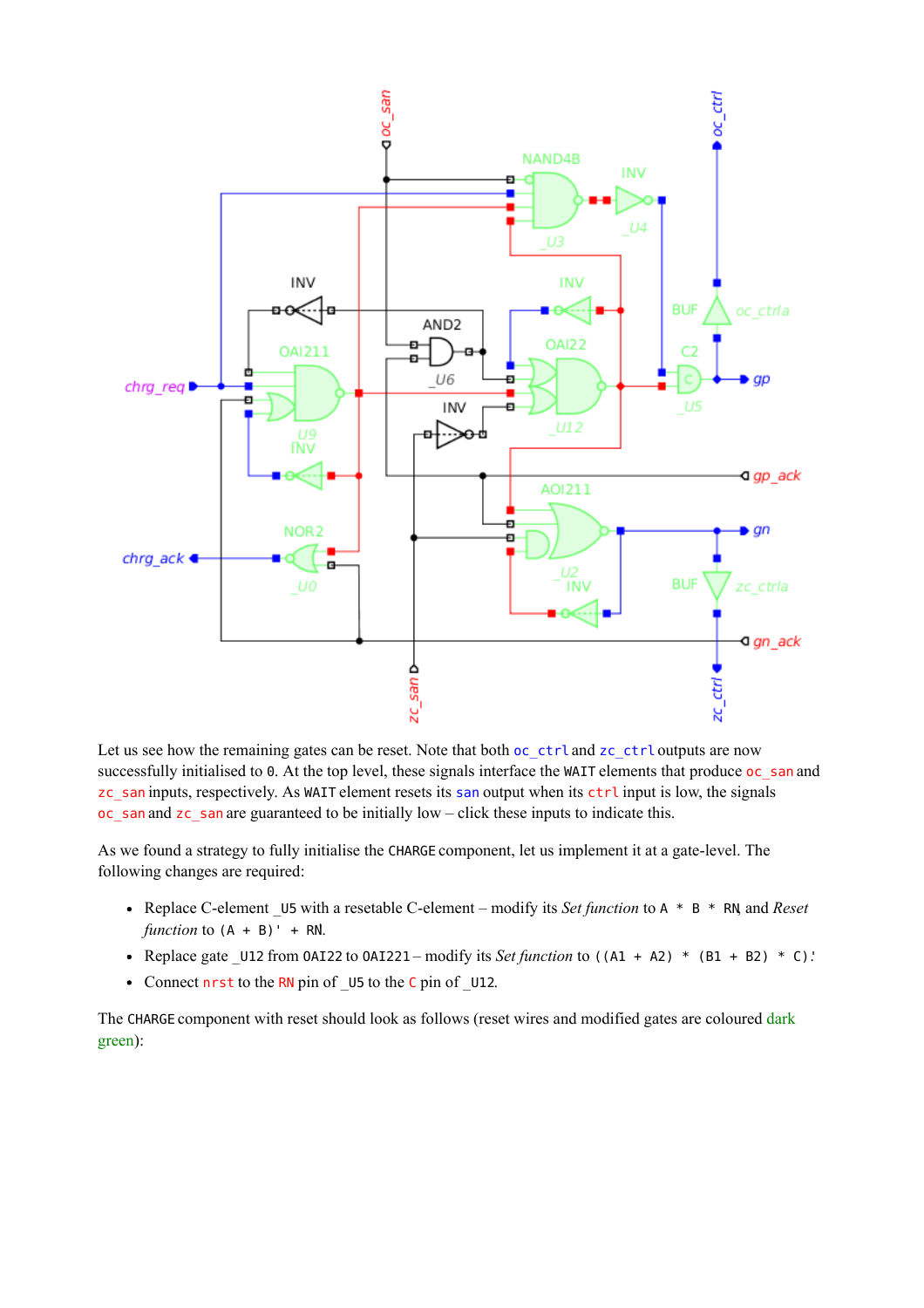

Check that all the gates are correctly initialised by forcing only nrst, chrg\_req, oc\_san, and zc\_san inputs.

### **Exporting to Verilog**

Both CYCLE and CHARGE modules are mapped into a gate library and correctly initialised. Now they can be exported to Verilog for the rest of the design flow using *File*→*Export*→*.v (Workcraft Verilog serialiser)* menu. Here is a result of exporting the CYCLE module:

```
// Verilog netlist generated by Workcraft 3 -- https://workcraft.org/
module CYCLE (chrg_ack, chrg_req, uv_ctrl, uv_san, nrst);
     input chrg_ack, uv_san, nrst;
     output chrg_req, uv_ctrl;
     NAND2 me_r1_rst (.ON(me_r1_rst_ON), .A(uv_san), .B(nrst));
     NOR2B me_r2_rst (.ON(me_r2_rst_ON), .AN(nrst), .B(chrg_ack));
     MUTEX me (.r1(me_r1_rst_ON), .g1(uv_ctrl), .r2(me_r2_rst_ON), .g2(chrg_req));
    // signal values at the initial state:
     // me_r1_rst_ON !me_r2_rst_ON uv_ctrl !chrg_req !chrg_ack !uv_san !nrst
endmodule
```